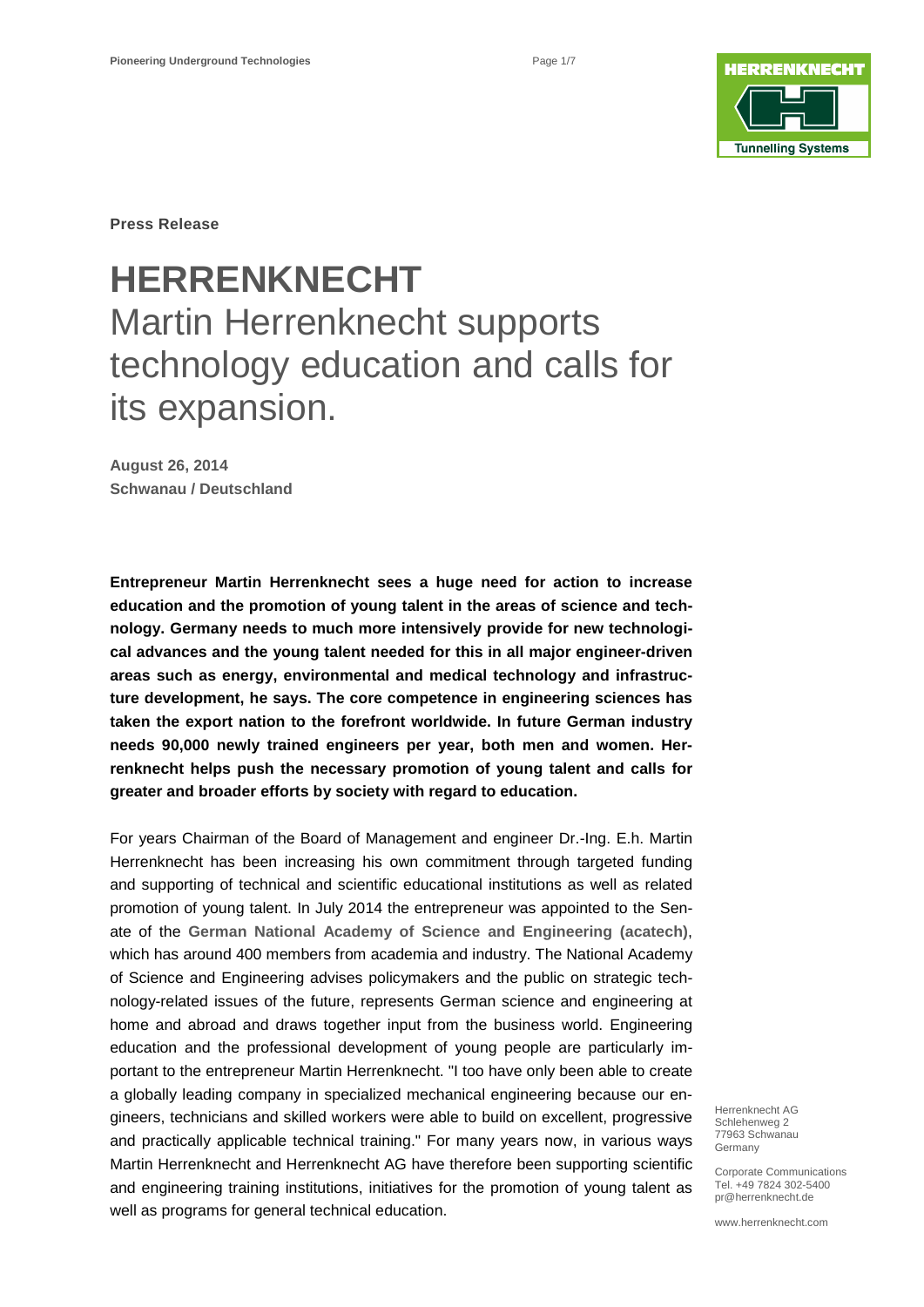

Founded 50 years ago, **Offenburg University** was one of the first educational institutions that Martin Herrenknecht and Herrenknecht AG continuously provided with research contracts, scholarships and grants. Graduates from all major engineering disciplines of Offenburg University make Herrenknecht AG a world leader as a manufacturer of innovative tunnelling technology.

In promoting budding men and women engineers in tunnelling, Herrenknecht works with numerous universities in Germany, such as the **Ruhr University Bochum** (civil, mechanical and environmental engineering) or the **RWTH Aachen** (mechanical engineering). Within the global association of the tunnelling industry, the **"International Tunnelling Association"**, through a newly established body Martin Herrenknecht promotes the further training and qualification of young tunnelling engineers around the world. "The most precious resource to solve our most pressing challenges of the future are above all highly trained engineers – this does not only apply to the construction of modern infrastructures."

Herrenknecht also supports technical progress in other scientific disciplines. At the **KIT (Karlsruhe Institute of Technology)** Herrenknecht has financed an endowed chair in the Department of Petrophysics since 2008, which promotes progress in the exploration and use of energy sources deep within the earth. This scientific pioneer territory plays a major role with regard to the ability to develop and utilize renewable geothermal energy. As a private citizen Martin Herrenknecht maintains an endowed chair at the **Berlin Charité** hospital for research into the rare ALS disease (amyotrophic lateral sclerosis), which leads to serious damage to the central nervous system and muscles and is researched very little.

In order to develop understanding and acceptance of technology as early as possible among young people, Herrenknecht AG supports general technical education at schools in a variety of ways. At the **Max Planck Grammar School in Lahr**, Herrenknecht has provided technical facilities and funding for experimental science classes since 2006. The annually changing programs are also very popular among young women, and for the last four years have been rounded off with a broadly based "Engineer's Day" for career guidance. Martin Herrenknecht: "In the medium term we need 90,000 engineers per year in Germany. We cannot afford not to win over talented young women and men for the engineering profession, otherwise we will quickly fall behind in international competition. As an export nation we face a concrete challenge, the solution of which business, science and politics must now powerfully push forward together."

Herrenknecht AG Schlehenweg 2 77963 Schwanau Germany

Corporate Communications Tel. +49 7824 302-5400 pr@herrenknecht.de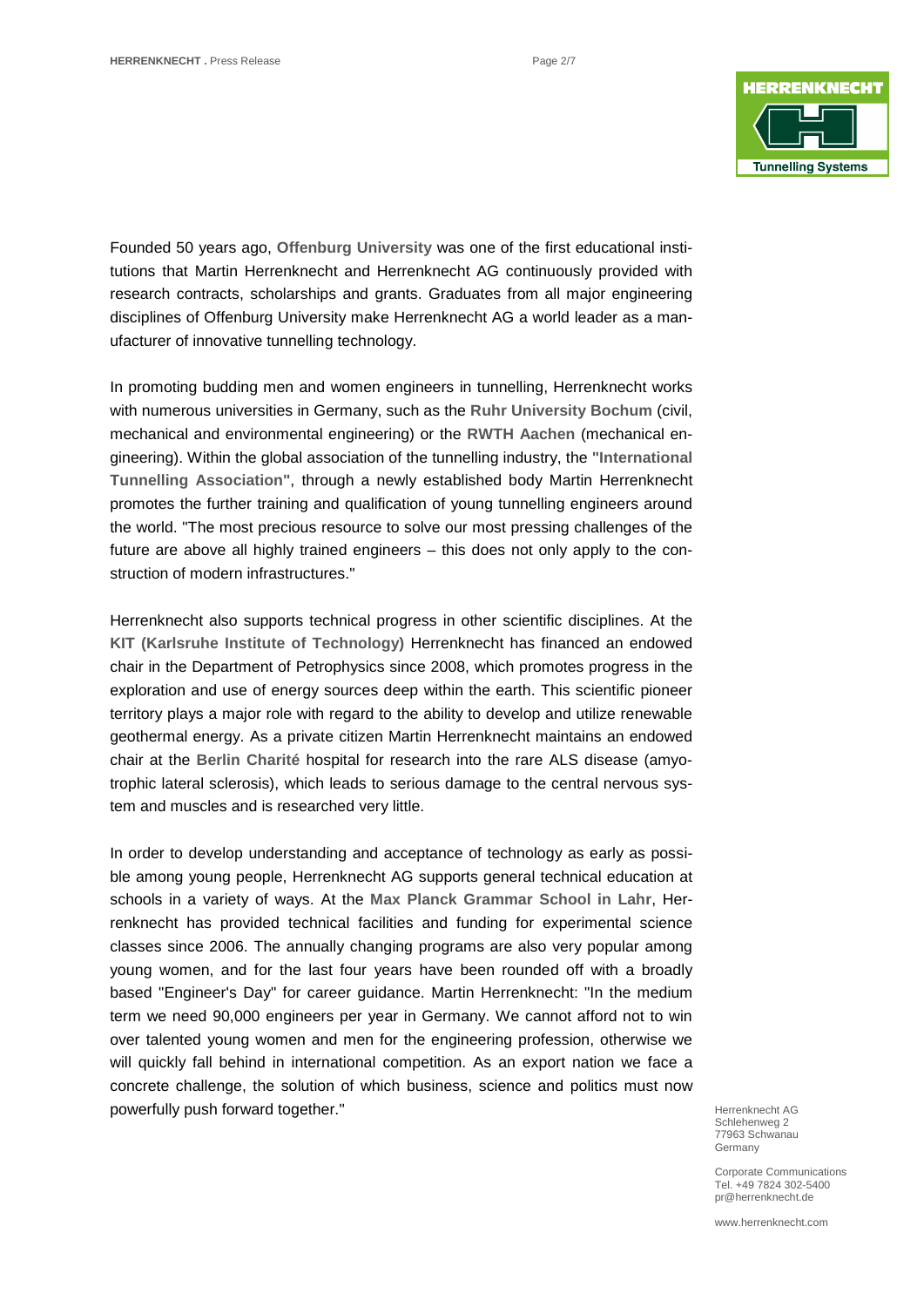

#### **EXCERPT OF HERRENKNECHT COMMITMENTS: NATIONAL INITIATIVES**

#### **acatech, German National Academy of Science and Engineering**

- › Representation of German science and engineering at home and abroad; for advising policymakers and the public on technology-related issues of the future, for the transfer of knowledge between science and industry, and encouragement of the next generation of engineers
- › Dr.-Ing. E.h. Martin Herrenknecht is a member of the Senate.

#### **Wissensfabrik (German for "Factory of Knowledge"), Companies for Germany**

- › Herrenknecht is a member of the association of more than 120 [companies](https://www.wissensfabrik-deutschland.de/portal/fep/de/dt.jsp?setCursor=1_443657) and company-affiliated foundations to make the business location Germany more sustainable and the next generation fit for global competition.
- › Herrenknecht participates in the lighthouse project KiTec Children discover technology.

## **EXCERPT OF HERRENKNECHT COMMITMENTS: UNIVERSITIES**

### **Offenburg University**

› Herrenknecht supports Offenburg University and has cooperated with it for many years in a wide variety of ways, including the DAAD (German Academic Exchange Service) scholarship program for foreign students.

#### **Karlsruhe Institute of Technology (KIT)**

› Endowed Chair in Petrophysics (since 2008)

› The company has supported and cooperated with the Institute for years in a wide variety of ways.

#### **Charité Berlin**

› Endowed Chair: establishment of a junior professorship for ALS basic research (amyotrophic lateral sclerosis - the unstoppable progressive and within a few years fatal disease leads to damage to the central nervous system responsible for muscle movements.)

#### **Technical University of Munich**

› Support of the Excellence University with a start-up foundation

#### **Cooperation and support for numerous other universities**

› Including Ruhr University Bochum, RWTH Aachen, Carolo Wilhelmina Technical University of Braunschweig (Brunswick), University of Constance, Politecnico di Torino, Colorado School of Mines

#### **EXCERPT OF HERRENKNECHT COMMITMENTS: SCHOOLS**

#### **Max Planck Grammar School Lahr (MPG)**

- › Since 2006 Herrenknecht has supported the MPG and each year provides funding to finance working materials and technical equipment in particular for the subjects of physics, chemistry, biology and geography as well as for the development of the new subject of science and technology.
- › Since 2011 Herrenknecht has supported the running of the Engineer's Day.

Herrenknecht AG Schlehenweg 2 77963 Schwanau Germany

Corporate Communications Tel. +49 7824 302-5400 pr@herrenknecht.de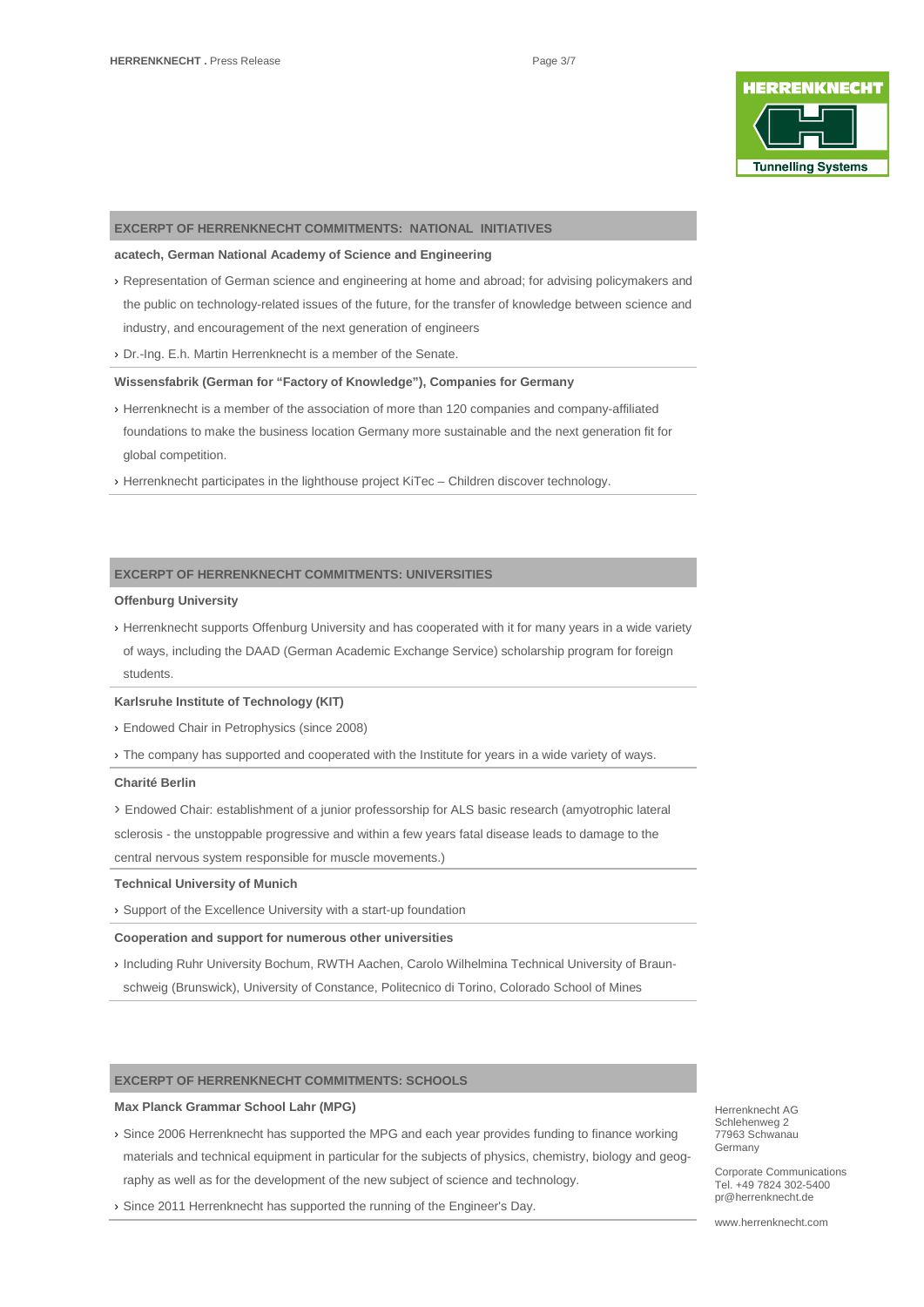

# **Student Engineers Academy (SIA)**

**›** Since 2008 Herrenknecht has actively participated in the annual running of the Student Engineers Academy for grammar school students in the Lahr/Ettenheim region.

#### **Individual career insights**

**›** Each year Herrenknecht gives over 150 pupils and students the opportunity to complete internships in the company.

# **EXCERPT OF HERRENKNECHT COMMITMENTS: INTERNATIONAL INITIATIVES**

**ITACET, Foundation for Education and Training on Tunnelling and Underground Space Use / ITA**

› Continuing education and training of engineers worldwide in the field of tunnelling and underground space use

> Herrenknecht AG Schlehenweg 2 77963 Schwanau **Germany**

Corporate Communications Tel. +49 7824 302-5400 pr@herrenknecht.de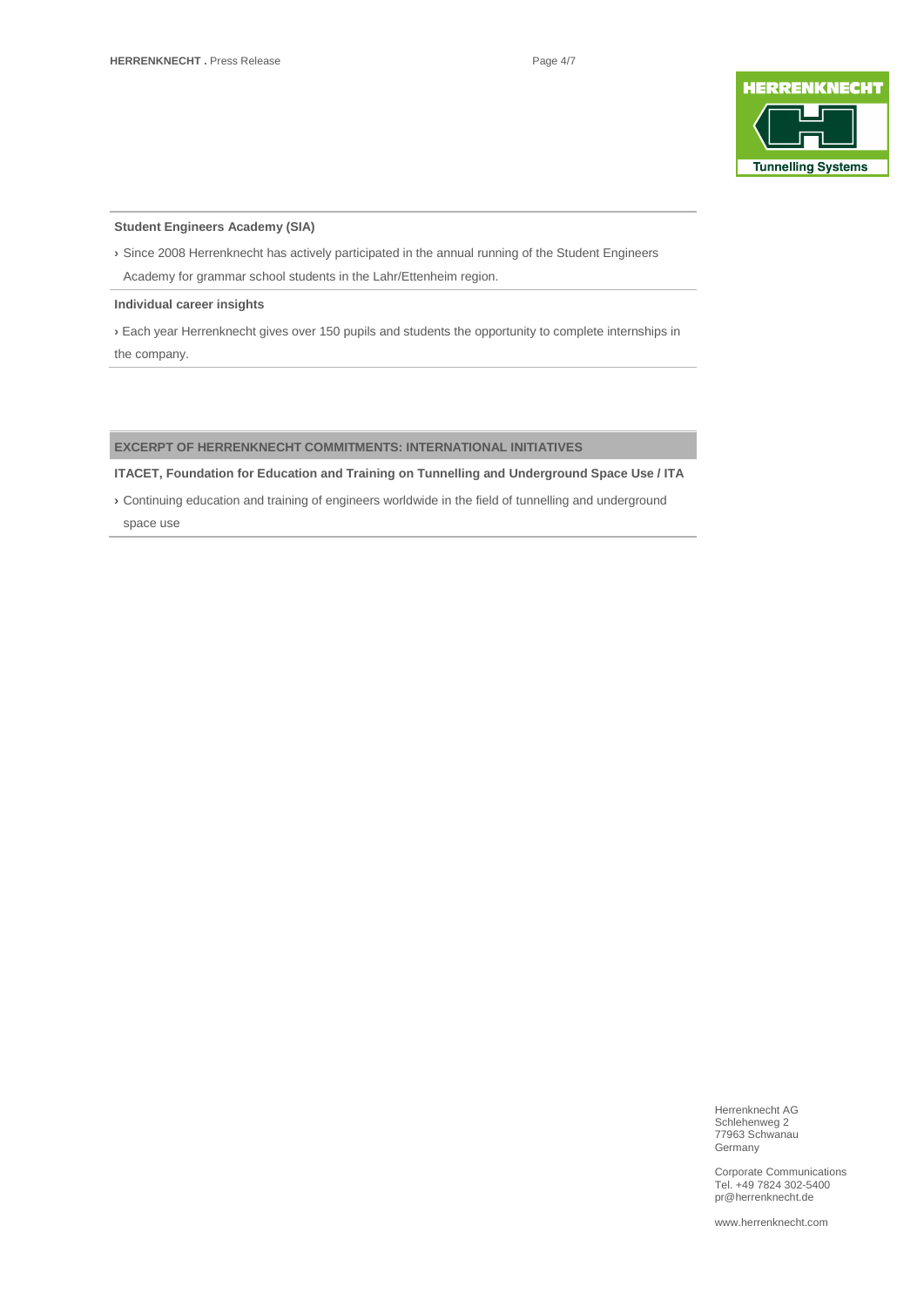

# **Photos**

# **Martin Herrenknecht supports technology education and calls for its expansion.**



# Photo 1

Dr.-Ing. E.h. Martin Herrenknecht is actively involved in the areas of science and technology education and the promotion of young talent. (Photo: IntervTechnik\_MH\_MPG\_03)



#### Photo 2

Each year Herrenknecht gives over 150 interns an individual insight into the company. (Photo: Berufseinblicke\_HK\_PEP\_003)



#### Photo 3

Every year engineers from Herrenknecht talk about their profession at the Engineer's Day run by the Max Planck Grammar School in Lahr. (Photo: Ingenieurtag\_MPG\_PEP\_042)

> Herrenknecht AG Schlehenweg 2 77963 Schwanau Germany

Corporate Communications Tel. +49 7824 302-5400 pr@herrenknecht.de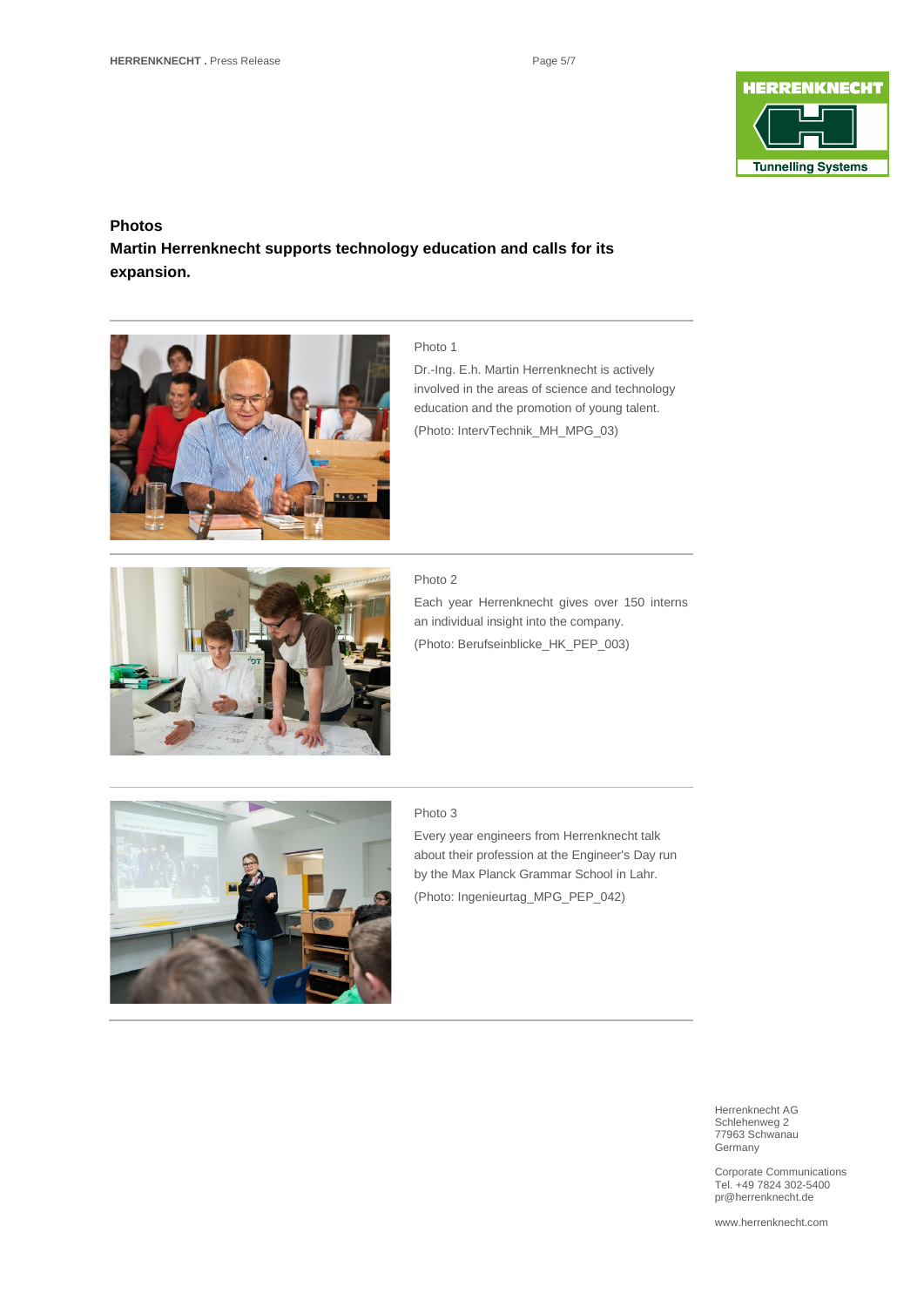



# Photo 4

Understanding and acceptance of technology need to be developed among young people as early as possible.

(Photo: Im Werk\_Azubi\_PEP\_111)



## Photo 5

Talented young women and men must be won over for the engineering profession so that Germany does not fall behind in international competition.

(Photo: Im Werk Motiv 2\_Herrenknecht)



Corporate Communications Tel. +49 7824 302-5400 pr@herrenknecht.de